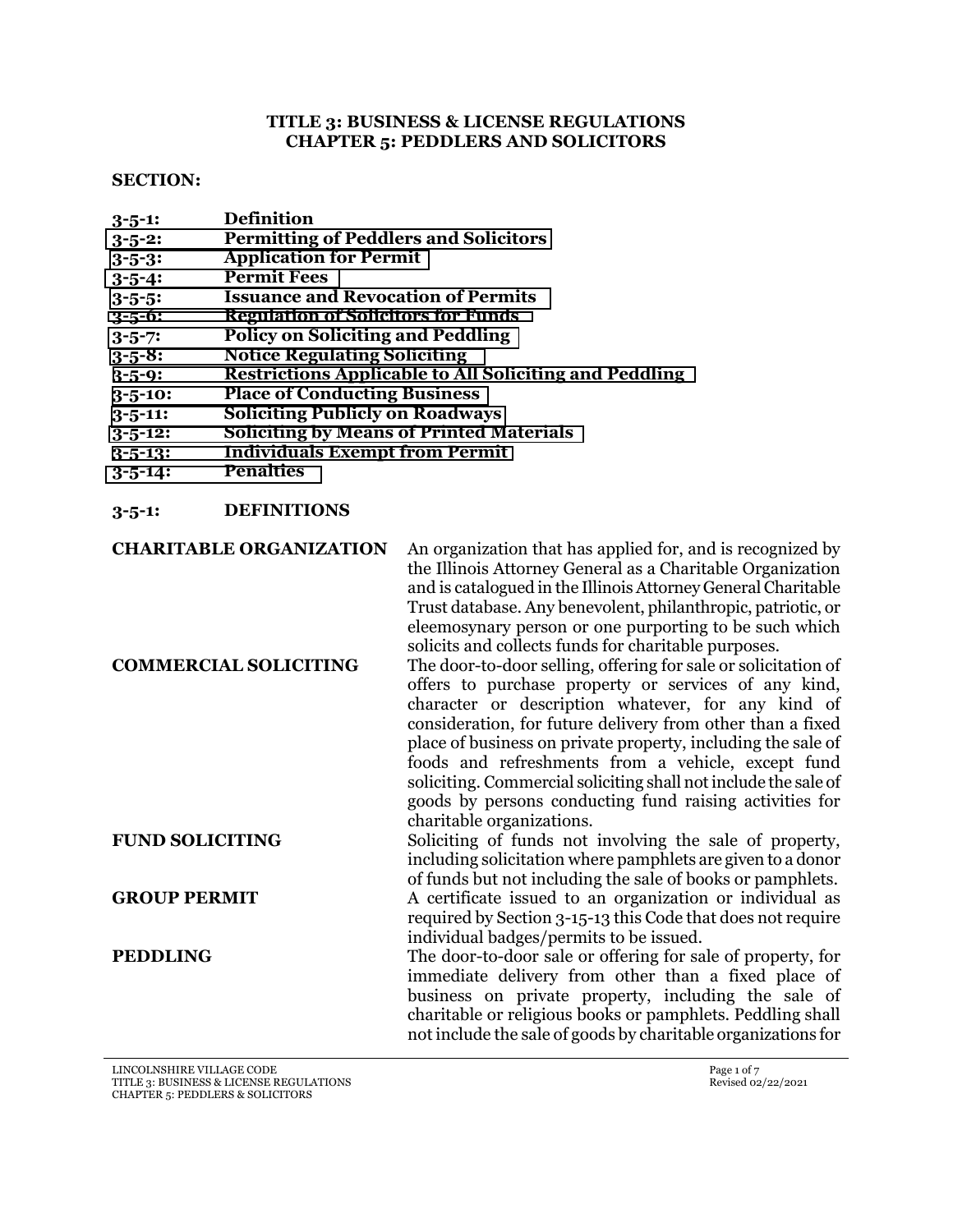<span id="page-1-0"></span>

|                             | charitable purposes                                            |
|-----------------------------|----------------------------------------------------------------|
| <b>REGISTERED SOLICITOR</b> | Any person who obtained a valid certificate of registration    |
|                             | as provided in this Chapter, and the Village-issued permit is  |
|                             | in the possession of the solicitor on his or her person while  |
|                             | engaged in soliciting.                                         |
| <b>RESIDENCE</b>            | Residence shall mean and include every separate living unit    |
|                             | occupied for residential purposes by one or more persons,      |
|                             | contained within any type of building or structure and the     |
|                             | yard or grounds upon which such structure is located.          |
| <b>SOLICITING</b>           | Includes any of the following activities: 1) Seeking to obtain |
|                             | sales or orders for the purchase of goods, wares,              |
|                             | merchandise, foodstuffs, services of any kind, character or    |
|                             | description whatsoever, for any kind of consideration,         |
|                             | whatsoever, except for the sale of books, periodicals or       |
|                             | other publications or subscriptions to such, through person-   |
|                             | to-person contact, or 2) Seeking to obtain gifts or            |
|                             | contributions of money, clothing or any other valuable         |
|                             | thing for the support or benefit of any charitable             |
|                             | organization, either by door-to-door residential solicitation  |
|                             | or by engaging in solicitation on public roadways or other     |
|                             | public property.                                               |

#### **3-5-2: PERMITTING OF PEDDLING AND SOLICITOR**

- A. It shall be unlawful for any person to engage in the business of peddling or soliciting in the Village without first having registered for and received a permit from the Chief of Police or designee, and provided a permit fee payment to the Village.
- B. Said permit shall be prominently displayed by the registered solicitor while engaged in peddling/soliciting. A photo ID badge and safety vest issued by the Police Department shall be worn as the outer most layer of clothing at all times of peddling and soliciting, unless precluded by the Village code.

## **3-5-3: APPLICATION FOR PERMIT**

- A. The application for a permit shall be made under oath and signed by the applicant upon a form provided by the Chief of Police. Each original application shall be completed by the applicant in full. The application shall only collect information required to determine the applicant's eligibility, enforce the regulations in this Chapter, and the advance the Village's interests in protecting the privacy of its citizens, including the quiet enjoyment of their homes, and preventing crime. Incomplete or unreadable applications will not be processed.
- B. Applicants shall sign and notarize the release of liability waiver for a criminal history records check and submit to a fingerprint-based record of conviction (As allowed by the Illinois Administrative Code).
- C. The Chief of Police shall cause to be kept in his or her office an accurate record of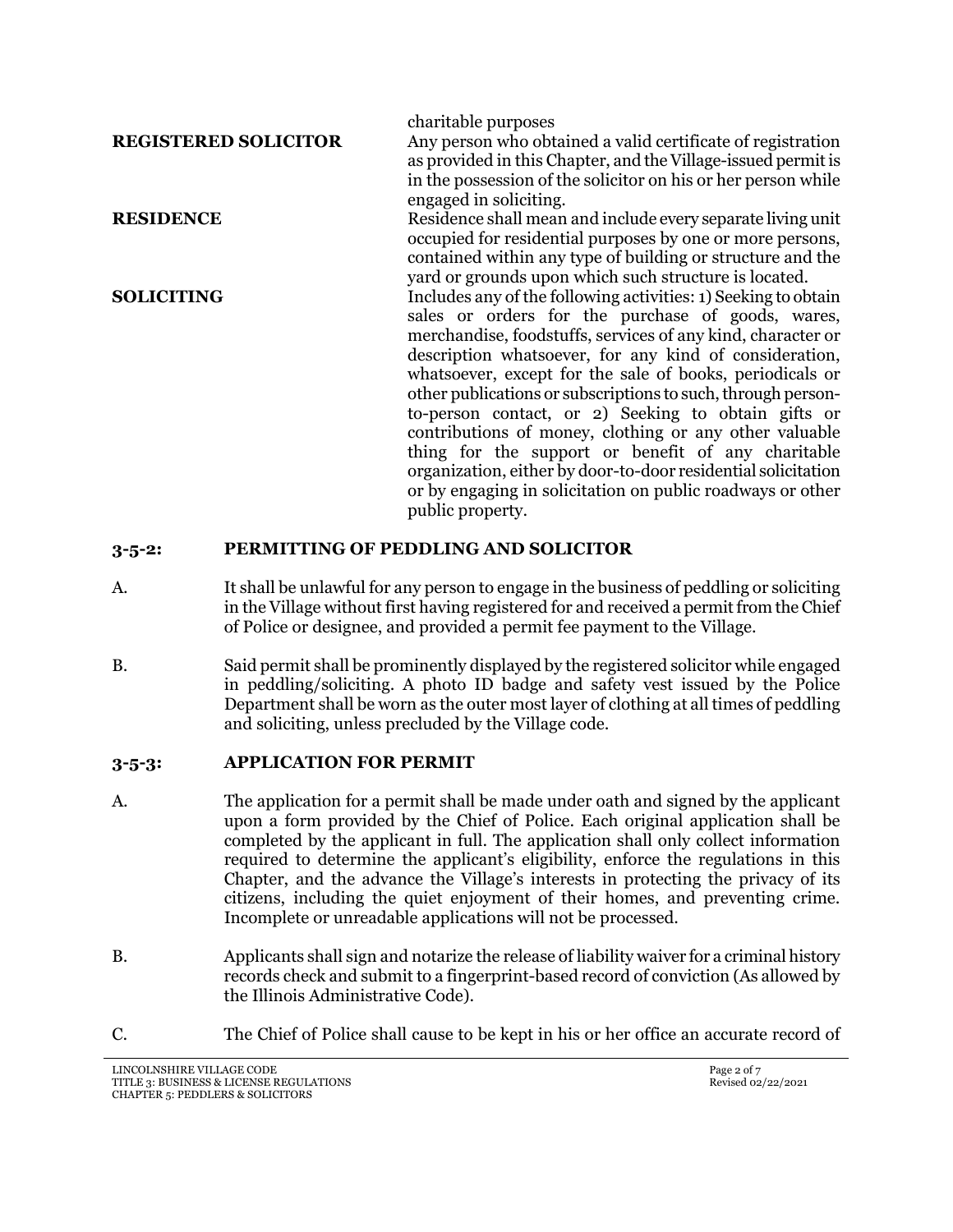<span id="page-2-0"></span>every application received and acted upon together with all other information and data pertaining thereto and all permits issued under the provisions of this Chapter, and of the denial of applications. Applications for permits shall be numbered in consecutive order proceeded by the year of issuance, as filed, and every permit issued shall be identified with the duplicate number of the application upon which it was issued.

- D. No permit shall be issued to any person who has been convicted of the commission of a felony under the laws of the State of Illinois or any other state or Federal laws of the United States, within five (5) years of the date of the application; or has been convicted of a violation of any of the provisions of this Chapter; or whose permit issued hereunder has previously been revoked within the last twelve (12) months, as herein provided.
- E. All applicants applying for a permit under this Chapter are required to provide a current driver's license or state identification card. In addition, applicants will have a photo taken by a Village staff member during Village business hours. The photo will be used to create the required photo identification card worn by the registered solicitor.
- F. Individuals or groups soliciting or peddling on private property, with the approval of the property owner or tenant, are not required to register for a permit.

#### **3-5-4: PERMIT FEES**

- A. The non-refundable permit fee for peddlers and solicitors shall be as established in the Comprehensive Fee Schedule set forth in Chapter 15 of Title 1 of this Code, each permit to be valid for no more than 30 days from the date of issuance with the opportunity for additional monthly renewals. Renewal fees will be reduced by half the cost of the initial permit if the renewal occurs within the same calendar year.
- B. Prior to soliciting door-to-door in the Village, the registered solicitor must acquire a photo identification card and a vest to wear, both of which are provided by Village staff. A refundable cash only deposit is required upon issuance of the vest and will be refunded when each vest and photo identification card is returned to the Police Department. The cash deposit will be automatically forfeited to the Village of Lincolnshire for any safety vest or photo identification card not returned to the Police Department within five (5) days of the expiration of the permit.
- C. An additional fee will be assessed for requests made for replacement badges.

## **3-5-5: ISSUANCE AND REVOCATION OF LICENSES**

A. The Chief of Police or designee, upon receipt of a properly completed application, but in no event later than seven (7) working days after the receipt of the application and fingerprint background check submission, shall either issue a license, or notify the applicant in writing that the application has been denied because of the applicant's failure to comply with the requirements of this Chapter.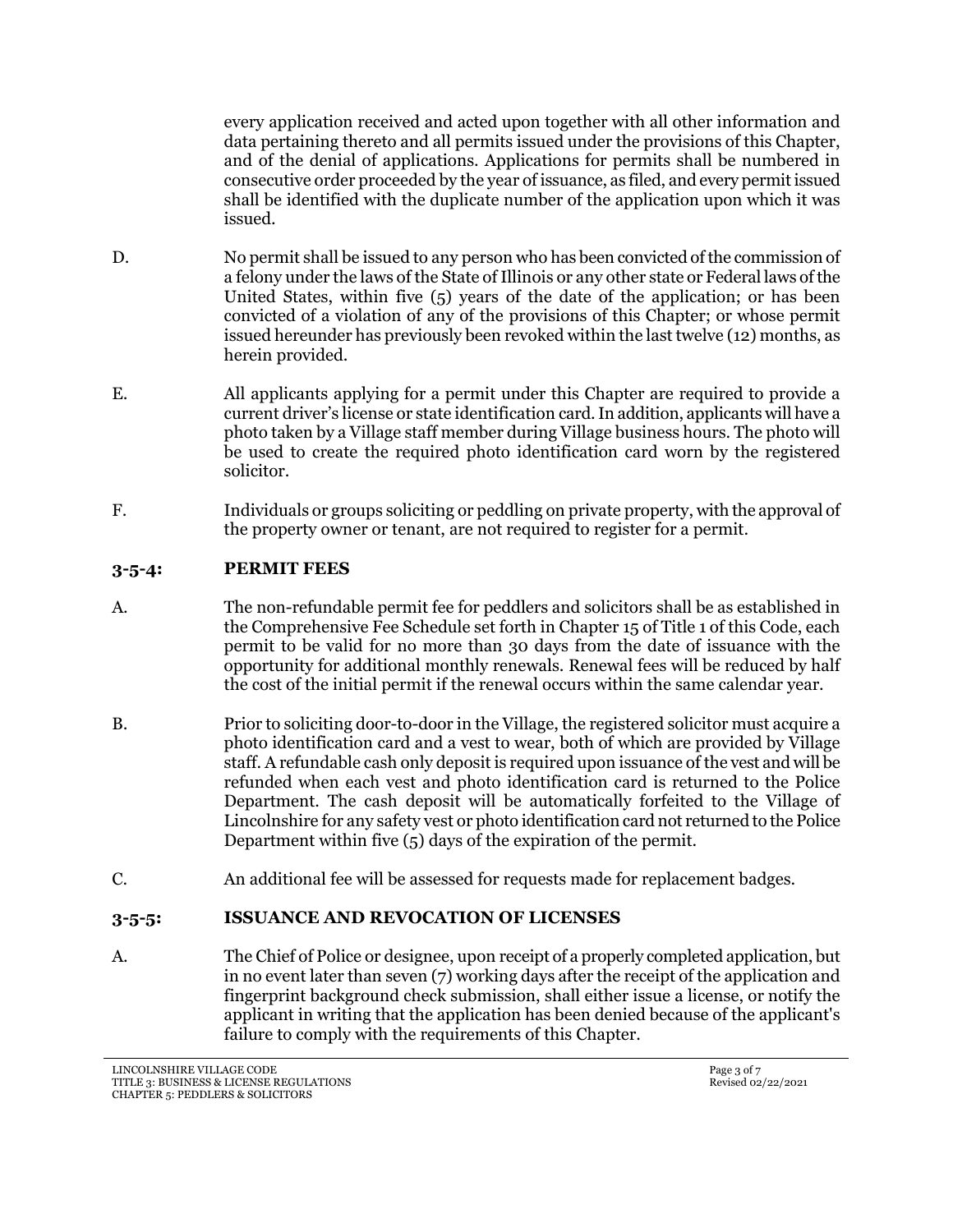- <span id="page-3-0"></span>B. Approved permits will be valid for a maximum of thirty (30) days from the date of issuance. Immediately upon giving such notice, the permit shall state the expiration date thereof. Permits may be renewed.
- C. Permits/badges will consist of a photograph of the permit holder, name of the permit holder, the soliciting entity name, the expiration date of the permit, and the Village of Lincolnshire and Police Department logos.
- D. Permits are issued to an individual and are not transferable.
- E. Any permit issued under this section shall be revoked by the Chief of Police, or designee, if the holder of the permit is convicted of a violation of any of the provisions in this Chapter, or any violation of any other ordinance of the Village, or of any State or Federal Law within five (5) years of the date of application, or has made a false material statement in the application, or otherwise becomes disqualified for the issuance of a permit under the terms of this chapter. Revocation of any permit may be in addition to any fine or penalty which may be imposed for any violation in this Chapter. Should a permit be revoked, any payments made to the Village will be nonrefundable.
- F. Any person whose permit has been revoked may not apply for another permit for 12 months from the date of revocation.
- G. An applicant whose permit has been denied or a registered solicitor, whose permit has been revoked, shall have the right to appeal to the Hearing Officer the denial of the application for or revocation of the solicitor's permit. The applicant or permit holder may appeal the decision by filing a written request for a hearing with the Chief of Police within ten (10) days of the postmarked date of the denial or revocation of the permit. The Village's Hearing Officer shall conduct a hearing within five (5) business days of the request. All notices to the applicant or permit holder shall be delivered by sending the notice by certified mail.

#### **3-5-6: REGULATION OF FUND SOLICITING**

- A. Any person engaged in fund soliciting must comply with the "Solicitation for Charity Act", 225 ILCS 460 et. al., and must register with the Police Department prior to soliciting funds. The applicant in registering must furnish all the information required in the application for permit provided in Section 3-5-3 of this Chapter and evidence of compliance with said State law.
- B. Permit fees shall be waived for qualifying charitable organizations falling into one of the following categories:
	- 1. Having a membership of 55% or more reside within the corporate limits of the village;
	- 2. Having a charter or other official recognition by a parent, state, or national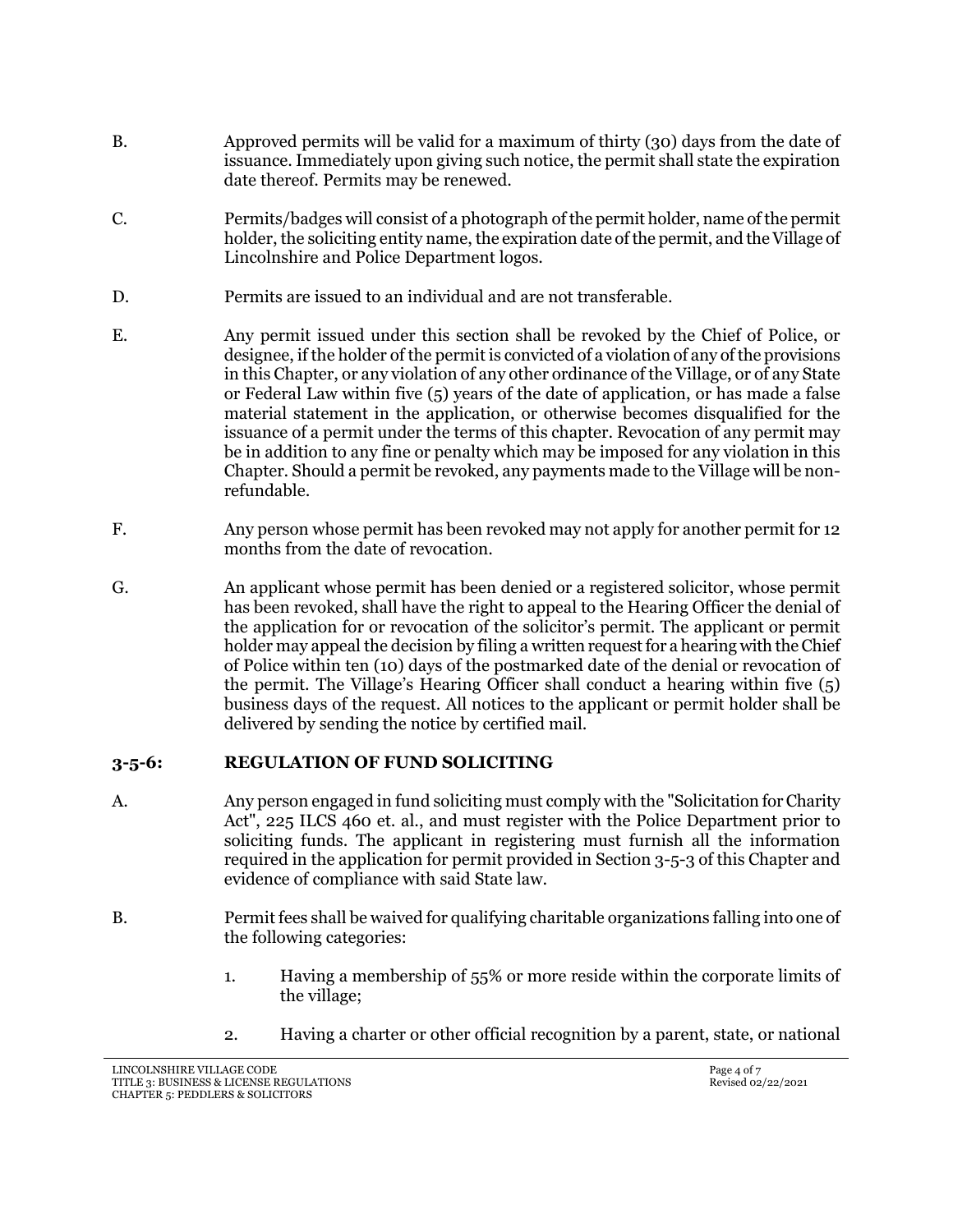organization that designates it a Lincolnshire chapter; or

- <span id="page-4-0"></span>3. Having a principal or sole place of business located in corporate limits of the Village; or
- 4. Being an organization supporting exclusively a local unit of government which provides services of the Village.

# **3-5-7: POLICY ON SOLICITING AND PEDDLING**

It is hereby declared to be the policy of the corporate authorities of the Village that the occupant or occupants of the residences in the Village shall make the determination of whether solicitors and/or peddlers shall be, or shall not be, invited to their respective residences. If no determination is made, as is provided in Section 3-5-8 hereof, then, in that event, the solicitation and/or peddling is permitted.

## **3-5-8: NOTICE REGULATING SOLICITING**

Every person desiring to secure the protection intended to be provided by the regulations pertaining to soliciting contained in this chapter shall comply with the following directions:

- A. Occupants wanting to refuse invitation to solicitors to their residence shall affix a "No Solicitors Invited" decal, or similarly worded decal or sign, upon or near the main entrance door to the residence, indicating the determination by the occupant. Such decal exhibited shall constitute sufficient notice to any solicitor of the determination by the occupant of the residence of the information contained thereon.
- B. The absence of either a "No Solicitors Invited" decal, or a similarly worded decal or sign, shall mean the occupant of such residence has given invitation to a solicitor.

# **3-5-9: RESTRICTIONS APPLICABLE TO ALL SOLICITING AND PEDDLING:**

- A. It shall be the duty of every solicitor upon going onto any premises, as defined as a residence in Section 3-5-1, to first examine if there is any attached notice as provided in Section 3-5-8. If the notice states, "No Solicitors Invited," or a similarly worded decal or sign then the solicitor, whether registered or not, shall immediately and peacefully depart from the premises.
- B. It shall be unlawful for any person:
	- 1. To continue to engage in solicitation or peddling upon any premises or in any dwelling house, apartment or other residence located thereon after having been requested by the owner or occupant thereof to leave such premises or residence.
	- 2. To engage in peddling or solicitation upon any premises or residence located thereon if such premises or residence is posted against solicitation or peddling by means of the notice described in Section 3-5-8.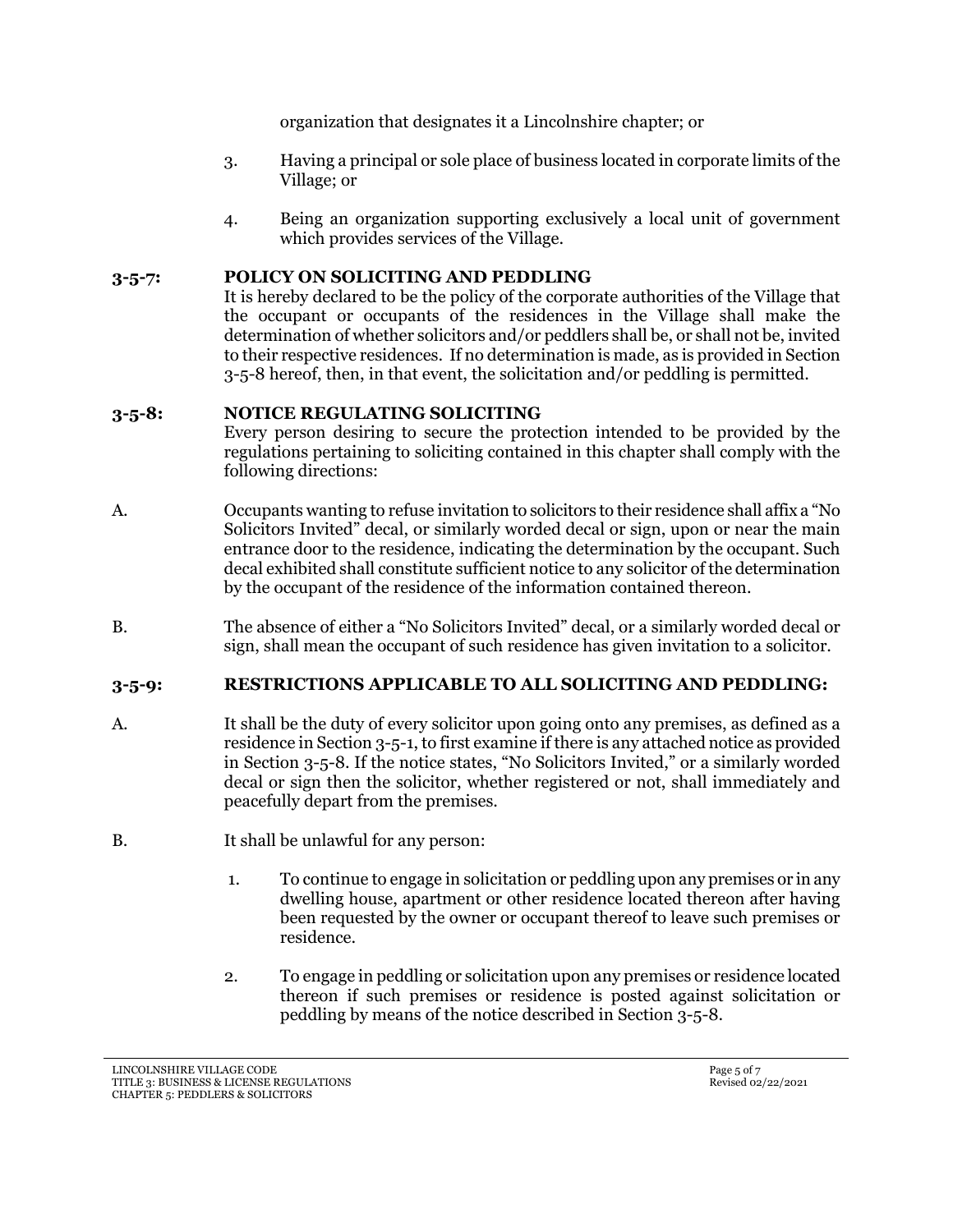- <span id="page-5-0"></span>3. Who engages in solicitation or peddling to engage in any conduct or communication in furtherance of any plan, scheme or ruse which indicates or implies that the purpose of such person's peddling or solicitation is other than to obtain orders for or to make sales of goods or services or solicit funds.
- 4. Who engages in peddling or soliciting to misrepresent the right of a buyer to rescind or cancel a sale under the provisions of applicable law.
- 5. Who engages in peddling or soliciting to cheat, deceive, or fraudulently misrepresent, whether through himself or through an employee, while acting as a peddler or solicitor in the Village, or to barter, sell or peddle any goods, merchandise or wares other than those specified in his application for a license.
- C. It shall be unlawful for any person, whether registered under this Chapter or not, to go upon any premises and ring the doorbell upon or near any door of a residence located thereon or rap or knock upon the door or create any sound in any other manner calculated to attract the attention of the occupant of such residence for the purpose of securing an audience with the occupant thereof and engage in soliciting or peddling, as herein defined, prior to eleven o'clock (11:00) a.m. or after eight o'clock (8:00) p.m. Monday through Saturday or at any time on Sunday or a State or national holiday.
- D. The permit and vest as described in Section 3-5-2 shall be displayed conspicuously on the outer garment of a registered peddler or solicitor at all times when the person is engaged in soliciting or peddling in the Village of Lincolnshire.

## **3-5-10: PLACE OF CONDUCTING BUSINESS**

No peddler or solicitor may peddle or solicit on public property in a manner which obstructs reasonable access to the intended and permitted use of the property.

## **3-5-11: SOLICITING PUBLICLY ON ROADWAYS**

- A. No person shall engage in soliciting on any street, highway, or right-of-way in the Village in any manner which tends to impede vehicle or pedestrian traffic or interfere with the permitted and intended uses of the right-of-way.
- B. No solicitation shall be conducted on any public street in the Village from November 1 to March 31 and solicitation must be done during daylight hours.
- C. Soliciting publicly on roadways is limited to intersections controlled with a traffic signal.
- D. Any person engaged in soliciting on public roadways must be 16 years of age or more.
- E. The soliciting agency shall be liable for any injuries to any person or property during the solicitation which is causally related to an act of ordinary negligence of the soliciting agent.